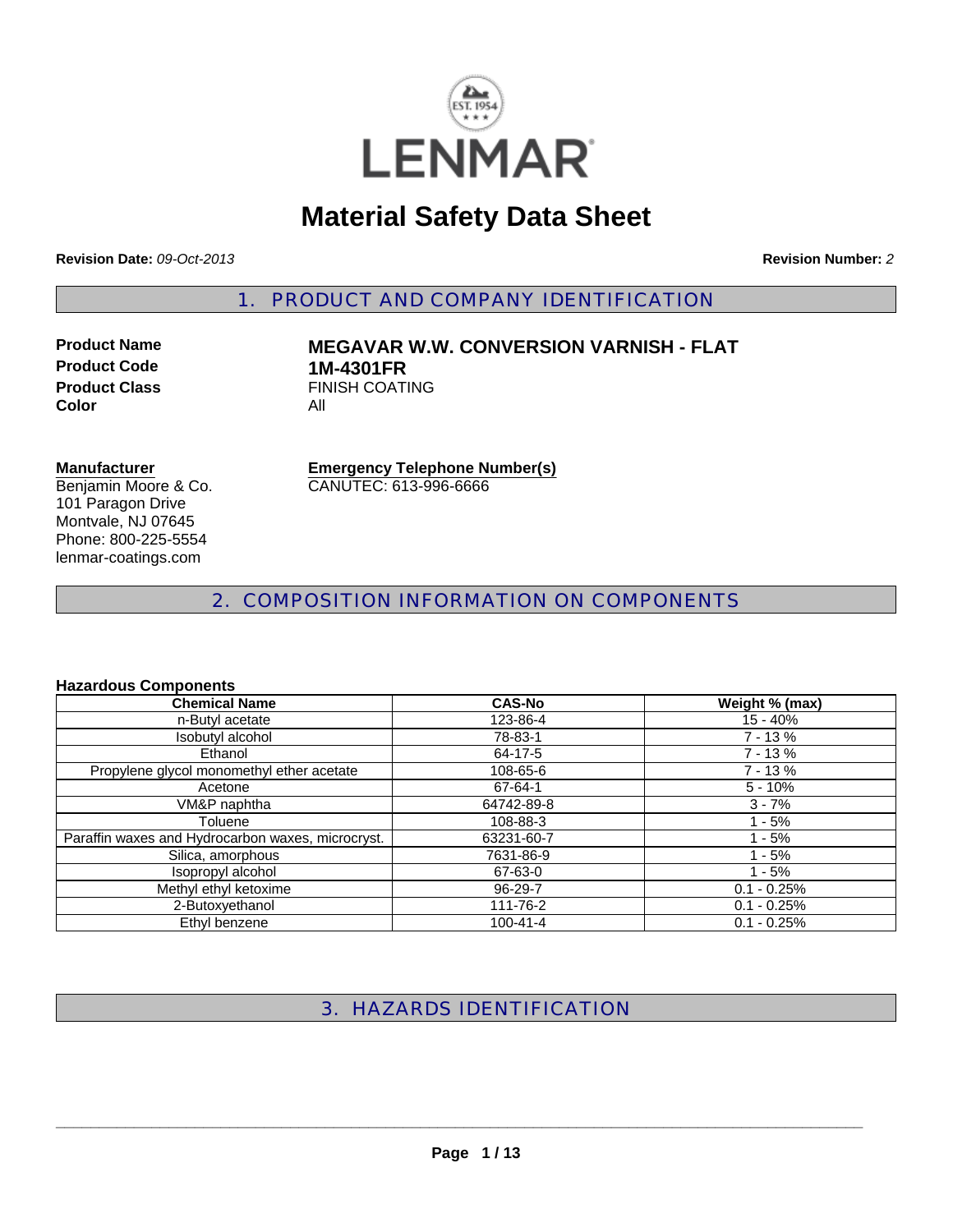| <b>3. HAZARDS IDENTIFICATION</b>                                                                                                                                |                                                                                                                                                                                                                                                                  |  |  |  |
|-----------------------------------------------------------------------------------------------------------------------------------------------------------------|------------------------------------------------------------------------------------------------------------------------------------------------------------------------------------------------------------------------------------------------------------------|--|--|--|
| <b>Emergency Overview</b>                                                                                                                                       |                                                                                                                                                                                                                                                                  |  |  |  |
|                                                                                                                                                                 | <b>DANGER</b>                                                                                                                                                                                                                                                    |  |  |  |
|                                                                                                                                                                 | Flammable. Vapors may cause flash fire or explosion. Vapor harmful. Harmful if swallowed. Harmful by inhalation. Vapors<br>may be irritating to eyes, nose, throat, and lungs. May cause skin irritation and/or dermatitis. May cause allergic skin<br>reaction. |  |  |  |
|                                                                                                                                                                 | IMPORTANT: Designed to be mixed with other components. Mixture will have hazards of all components.                                                                                                                                                              |  |  |  |
| <b>Appearance liquid</b>                                                                                                                                        | Odor solvent                                                                                                                                                                                                                                                     |  |  |  |
| <b>Potential Health Effects</b>                                                                                                                                 |                                                                                                                                                                                                                                                                  |  |  |  |
| <b>Principal Routes of Exposure</b>                                                                                                                             | Eye contact, skin contact and inhalation.                                                                                                                                                                                                                        |  |  |  |
| <b>Acute Effects</b>                                                                                                                                            |                                                                                                                                                                                                                                                                  |  |  |  |
| <b>Eyes</b>                                                                                                                                                     | Contact with eyes may cause irritation. Vapor may cause irritation with symptoms of                                                                                                                                                                              |  |  |  |
| <b>Skin</b>                                                                                                                                                     | burning and tearing.<br>May cause skin irritation and/or dermatitis. May cause allergic skin reaction.                                                                                                                                                           |  |  |  |
|                                                                                                                                                                 | Prolonged contact may cause severe skin irritation with local redness and discomfort.                                                                                                                                                                            |  |  |  |
| <b>Inhalation</b>                                                                                                                                               | Harmful by inhalation. High vapor / aerosol concentrations are irritating to the eyes,<br>nose, throat and lungs and may cause headaches, dizziness, drowsiness,<br>unconsciousness, and other central nervous system effects.                                   |  |  |  |
| Ingestion                                                                                                                                                       | Harmful if swallowed. Ingestion may cause irritation to mucous membranes. Small<br>amounts of this product aspirated into the respiratory system during ingestion or<br>vomiting may cause mild to severe pulmonary injury, possibly progressing to death.       |  |  |  |
| <b>Chronic Effects</b>                                                                                                                                          | Avoid repeated exposure. Prolonged exposure may cause chronic effects. May<br>cause liver damage. May cause kidney damage.                                                                                                                                       |  |  |  |
| See Section 11 for additional Toxicological information.                                                                                                        |                                                                                                                                                                                                                                                                  |  |  |  |
| <b>Aggravated Medical Conditions</b>                                                                                                                            | None known                                                                                                                                                                                                                                                       |  |  |  |
| Health: $2^*$<br><b>HMIS</b>                                                                                                                                    | Flammability: 3<br><b>Reactivity: 1</b><br>$PPE: -$                                                                                                                                                                                                              |  |  |  |
| <b>HMIS Legend</b><br>0 - Minimal Hazard<br>1 - Slight Hazard<br>2 - Moderate Hazard<br>3 - Serious Hazard<br>4 - Severe Hazard<br>* - Chronic Hazard<br>------ |                                                                                                                                                                                                                                                                  |  |  |  |

 $\Box$ 

X - Consult your supervisor or S.O.P. for "Special" handling instructions.

*Note: The PPE rating has intentionally been left blank. Choose appropriate PPE that will protect employees from the hazards the material will present under the actual normal conditions of use.*

*Caution: HMIS® ratings are based on a 0-4 rating scale, with 0 representing minimal hazards or risks, and 4 representing significant hazards or risks. Although HMIS® ratings are not required on MSDSs under 29 CFR 1910.1200, the preparer, has chosen to provide them. HMIS® ratings are to be used only in conjunction with a fully implemented HMIS® program by workers who have received appropriate HMIS® training. HMIS® is a registered trade and service mark of the NPCA. HMIS® materials may be purchased exclusively from J. J. Keller (800) 327-6868.*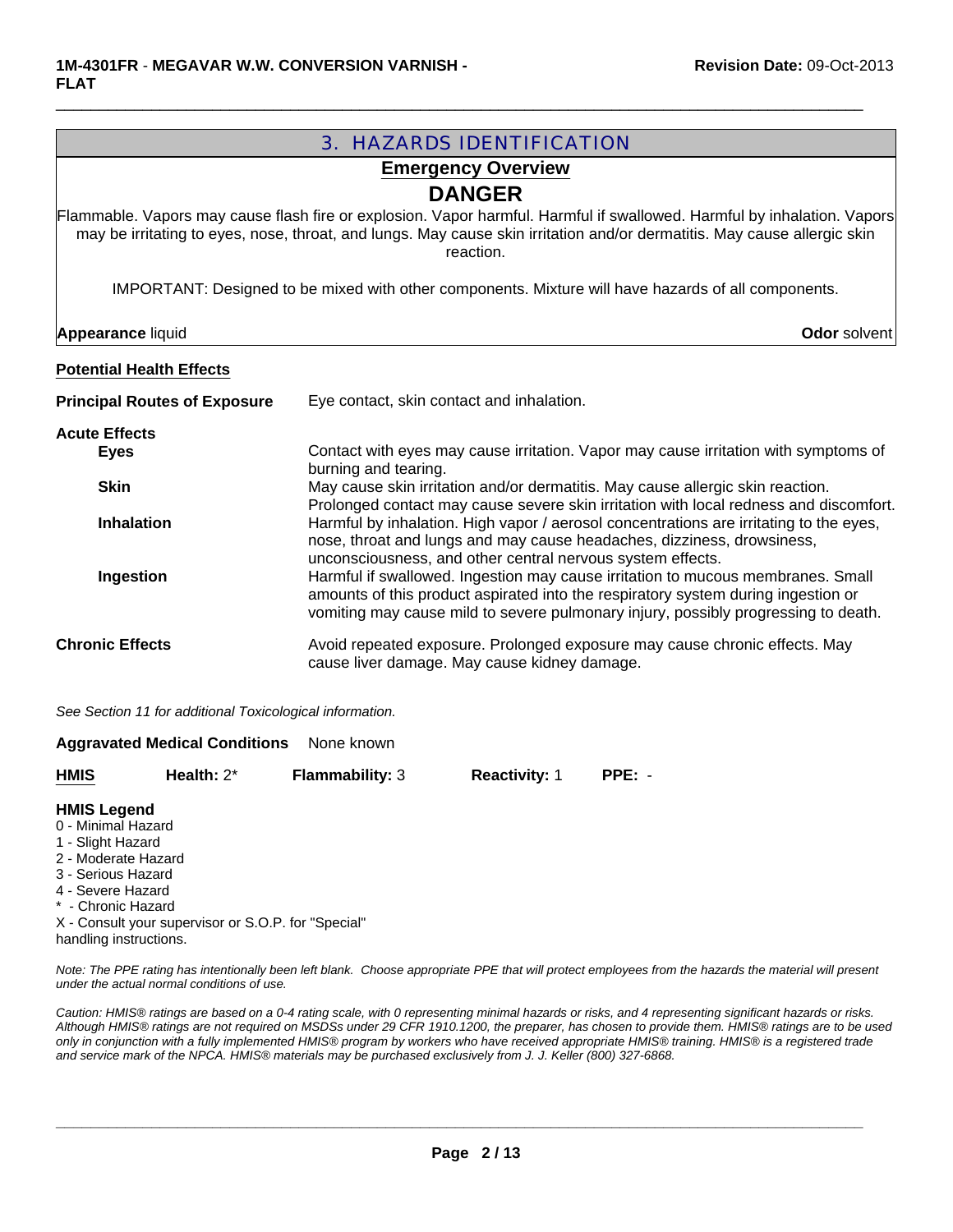# 4. FIRST AID MEASURES

 $\Box$ 

| <b>General Advice</b>             | If symptoms persist, call a physician. Show this safety data sheet to the doctor in<br>attendance.                                                                                                                      |
|-----------------------------------|-------------------------------------------------------------------------------------------------------------------------------------------------------------------------------------------------------------------------|
| <b>Eye Contact</b>                | Immediately flush with plenty of water. After initial flushing, remove any contact<br>lenses and continue flushing for at least 15 minutes. Keep eye wide open while<br>rinsing. If symptoms persist, call a physician. |
| <b>Skin Contact</b>               | Wash off immediately with soap and plenty of water removing all contaminated<br>clothes and shoes. If skin irritation persists, call a physician.                                                                       |
| <b>Inhalation</b>                 | Move to fresh air. If symptoms persist, call a physician.<br>If not breathing, give artificial respiration. Call a physician immediately                                                                                |
| Ingestion                         | Clean mouth with water and afterwards drink plenty of water. Do not induce vomiting<br>without medical advice. Never give anything by mouth to an unconscious person.<br>Consult a physician.                           |
| <b>Notes To Physician</b>         | Treat symptomatically                                                                                                                                                                                                   |
| <b>Protection Of First-Aiders</b> | Use personal protective equipment.                                                                                                                                                                                      |

# 5. FIRE-FIGHTING MEASURES

| <b>Flammable Properties</b>                                                                       | Vapors may travel considerable distance to a source of<br>ignition and flash back. Vapors may cause flash fire.                                                                                                                                                                             |
|---------------------------------------------------------------------------------------------------|---------------------------------------------------------------------------------------------------------------------------------------------------------------------------------------------------------------------------------------------------------------------------------------------|
| <b>Suitable Extinguishing Media</b>                                                               | Foam, dry powder or water. Use extinguishing measures<br>that are appropriate to local circumstances and the<br>surrounding environment.                                                                                                                                                    |
| <b>Protective Equipment And Precautions For Firefighters</b>                                      | As in any fire, wear self-contained breathing apparatus<br>pressure-demand, MSHA/NIOSH (approved or equivalent)<br>and full protective gear.                                                                                                                                                |
| <b>Specific Hazards Arising From The Chemical</b>                                                 | Flammable. Flash back possible over considerable distance.<br>Keep product and empty container away from heat and<br>sources of ignition. Closed containers may rupture if<br>exposed to fire or extreme heat. Thermal decomposition can<br>lead to release of irritating gases and vapors. |
| <b>Sensitivity To Mechanical Impact</b>                                                           | No                                                                                                                                                                                                                                                                                          |
| <b>Sensitivity To Static Discharge</b>                                                            | Yes                                                                                                                                                                                                                                                                                         |
| <b>Flash Point Data</b><br>Flash Point (°F)<br>Flash Point (°C)<br><b>Flash Point Method</b>      | 39<br>4<br><b>PMCC</b>                                                                                                                                                                                                                                                                      |
| <b>Flammability Limits In Air</b><br><b>Upper Explosion Limit</b><br><b>Lower Explosion Limit</b> | Not available<br>Not available                                                                                                                                                                                                                                                              |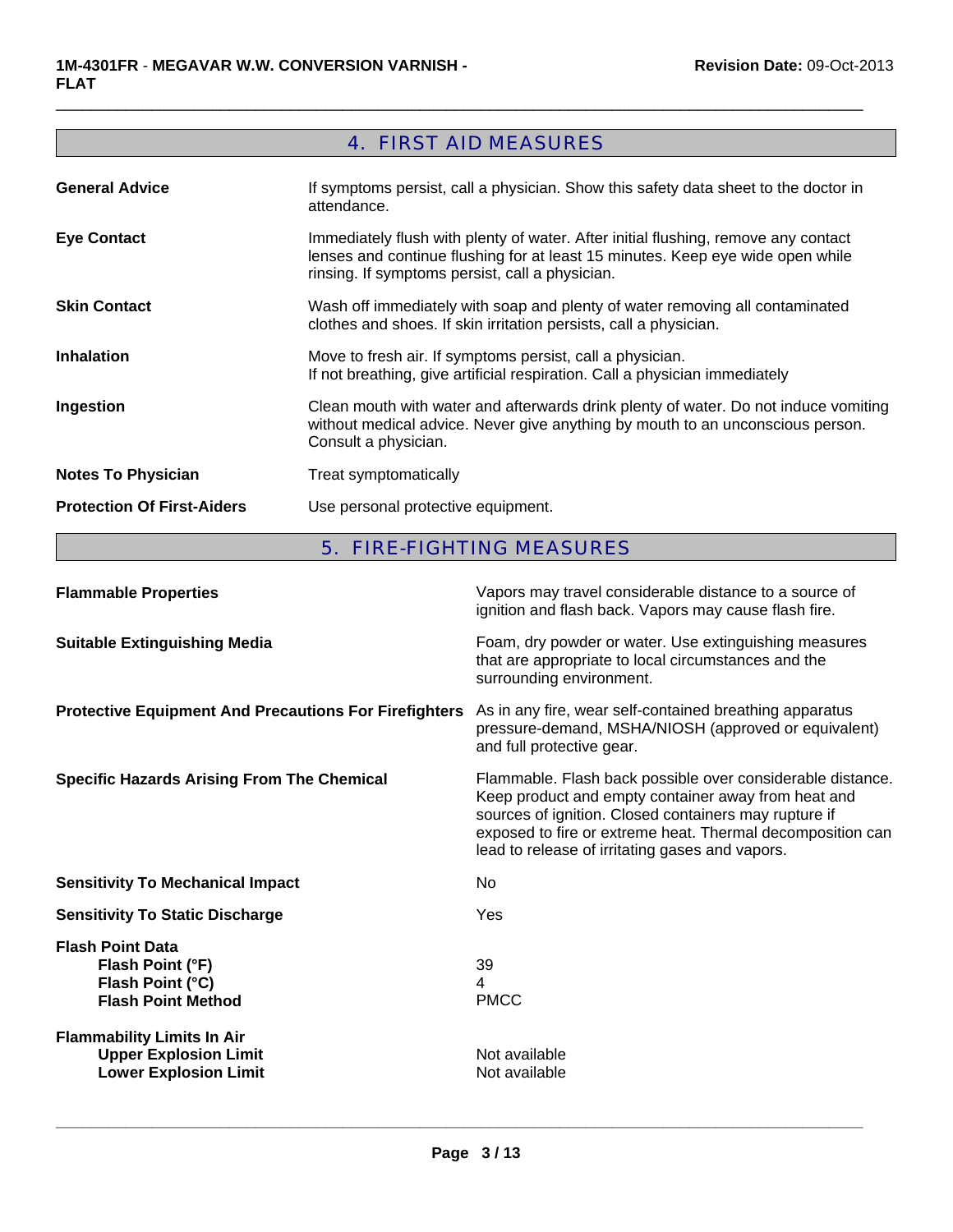#### **Health:** 2 **Flammability:** 3 **NFPA**

 $\Box$ 

**Instability:** 1 **Special:** Not Applicable

#### **NFPA Legend**

- 0 Not Hazardous
- 1 Slightly
- 2 Moderate
- 3 High
- 4 Severe

*The ratings assigned are only suggested ratings, the contractor/employer has ultimate responsibilities for NFPA ratings where this system is used.*

*Additional information regarding the NFPA rating system is available from the National Fire Protection Agency (NFPA) at www.nfpa.org.*

# 6. ACCIDENTAL RELEASE MEASURES

| <b>Personal Precautions</b>      | Remove all sources of ignition. Take precautions to prevent flashback. Ground and<br>bond all containers and handling equipment. Take precautionary measures against<br>static discharges. Ensure adequate ventilation. Avoid contact with skin, eyes and<br>clothing. Use personal protective equipment.                                                                                                                                   |
|----------------------------------|---------------------------------------------------------------------------------------------------------------------------------------------------------------------------------------------------------------------------------------------------------------------------------------------------------------------------------------------------------------------------------------------------------------------------------------------|
| <b>Environmental Precautions</b> | Prevent further leakage or spillage if safe to do so. Do not allow material to<br>contaminate ground water system. Prevent product from entering drains. Do not flush<br>into surface water or sanitary sewer system. Local authorities should be advised if<br>significant spillages cannot be contained.                                                                                                                                  |
| <b>Methods For Clean-Up</b>      | Dam up. Soak up with inert absorbent material. Use a non-sparking or explosion<br>proof means to transfer material to a sealed, appropriate container for disposal.<br>Clean contaminated surface thoroughly.                                                                                                                                                                                                                               |
| <b>Other Information</b>         | None known                                                                                                                                                                                                                                                                                                                                                                                                                                  |
|                                  | <b>7. HANDLING AND STORAGE</b>                                                                                                                                                                                                                                                                                                                                                                                                              |
| <b>Handling</b>                  | Avoid contact with skin, eyes and clothing. Wear personal protective equipment. Do<br>not breathe vapors or spray mist. Use only in ventilated areas. Prevent vapor build-<br>up by providing adequate ventilation during and after use.                                                                                                                                                                                                    |
|                                  | Take precautionary measures against static discharges. To avoid ignition of vapors<br>by static electricity discharge, all metal parts of the equipment must be grounded.<br>Keep away from heat, sparks and flame. Do not smoke. Extinguish all flames and<br>pilot lights, and turn off stoves, heaters, electric motors and other sources of ignition<br>during use and until all vapors are gone. Ignition and/or flash back may occur. |
| <b>Storage</b>                   | Keep containers tightly closed in a dry, cool and well-ventilated place. Keep away<br>from heat. Keep away from open flames, hot surfaces and sources of ignition. Keep<br>in properly labeled containers. Keep out of the reach of children.                                                                                                                                                                                               |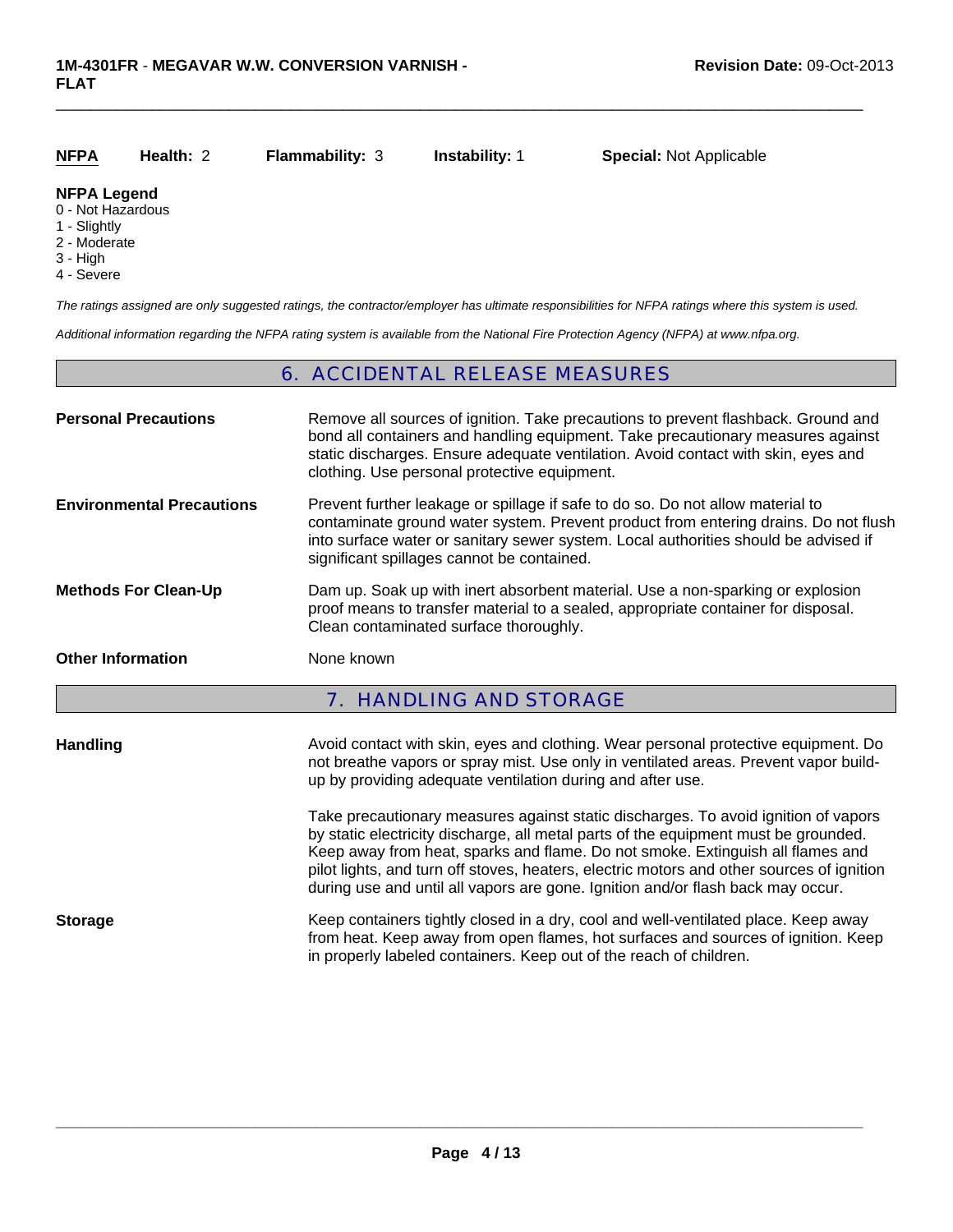**Technical measures/Precautions** Ensure adequate ventilation. Use only where airflow will keep vapors from building up in or near the work area in adjoining rooms. Comply with all national, state, and local codes pertaining to the storage, handling, dispensing and disposal of flammable liquids. Dissipate static electricity during transfer by grounding and bonding containers and equipment before transferring material. All equipment should be non-sparking and explosion proof. Use explosion proof electrical equipment for ventilation, lighting and material handling.

 $\Box$ 

# 8. EXPOSURE CONTROLS / PERSONAL PROTECTION

#### **Exposure Limits**

#### **Hazardous Components**

| <b>Chemical Name</b>                                    | <b>ACGIH</b>                    | Alberta                                                                                                     | <b>British Columbia</b>                                         | <b>Ontario</b>                                               | Quebec                                                                                                                    |
|---------------------------------------------------------|---------------------------------|-------------------------------------------------------------------------------------------------------------|-----------------------------------------------------------------|--------------------------------------------------------------|---------------------------------------------------------------------------------------------------------------------------|
| n-Butyl acetate                                         | 150 ppm - TWA<br>200 ppm - STEL | 150 ppm - TWA<br>713 mg/m <sup>3</sup> - TWA                                                                | 20 ppm - TWA                                                    | 150 ppm - TWAEV<br>710 mg/m $3$ - TWAEV<br>200 ppm - STEV    | 150 ppm - TWAEV<br>713 mg/m <sup>3</sup> -                                                                                |
|                                                         |                                 | 200 ppm - STEL<br>950 mg/m $3$ - STEL                                                                       |                                                                 | 950 mg/m <sup>3</sup> - STEV                                 | <b>TWAEV</b><br>200 ppm - STEV<br>950 mg/m <sup>3</sup> - STEV                                                            |
| <b>Isobutyl alcohol</b>                                 | 50 ppm - TWA                    | 152 mg/m <sup>3</sup> - TWA<br>50 ppm - TWA                                                                 | 50 ppm - TWA                                                    | 150 $mg/m^3$ - TWAEV<br>50 ppm - TWAEV                       | 152 mg/m <sup>3</sup> -<br><b>TWAEV</b><br>50 ppm - TWAEV                                                                 |
| Ethanol                                                 | 1000 ppm - STEL                 | 1000 ppm - TWA<br>1880 mg/m <sup>3</sup> - TWA                                                              | 1000 ppm - TWA                                                  | 1000 ppm - TWAEV<br>1900 mg/m <sup>3</sup> -<br><b>TWAEV</b> | 1000 ppm -<br><b>TWAEV</b><br>1880 mg/m <sup>3</sup> -<br><b>TWAEV</b>                                                    |
| Propylene glycol<br>monomethyl ether acetate            | N/E                             | N/E                                                                                                         | 50 ppm - TWA<br>75 ppm - STEL                                   | 270 mg/m $3$ - TWAEV<br>50 ppm - TWAEV                       | N/E                                                                                                                       |
| Acetone                                                 | 500 ppm - TWA<br>750 ppm - STEL | 1800 mg/m <sup>3</sup> - TWA<br>750 ppm - TWA<br>1000 ppm - STEL<br>2400 mg/m <sup>3</sup> -<br><b>STEL</b> | 250 ppm - TWA<br>500 ppm - STEL                                 | 500 ppm - TWAEV<br>750 ppm - STEV                            | 1190 mg/m <sup>3</sup> -<br><b>TWAEV</b><br>500 ppm - TWAEV<br>1000 ppm - STEV<br>2380 mg/m <sup>3</sup> -<br><b>STEV</b> |
| VM&P naphtha                                            | N/E                             | N/E                                                                                                         | N/E                                                             | N/E                                                          | N/E                                                                                                                       |
| Toluene                                                 | 20 ppm - TWA                    | 188 mg/m <sup>3</sup> - TWA<br>50 ppm - TWA<br>readily absorbed<br>through intact skin                      | 20 ppm - TWA<br>Adverse<br>Substance may be reproductive effect | 20 ppm - TWAEV                                               | 188 mg/m <sup>3</sup> -<br><b>TWAEV</b><br>50 ppm - TWAEV<br>Skin absorption<br>can contribute to<br>overall exposure.    |
| Paraffin waxes and<br>Hydrocarbon waxes,<br>microcryst. | N/E                             | N/E                                                                                                         | N/E                                                             | N/E                                                          | N/E                                                                                                                       |
| Silica, amorphous                                       | N/E                             | N/E                                                                                                         | N/E                                                             | N/E                                                          | N/E                                                                                                                       |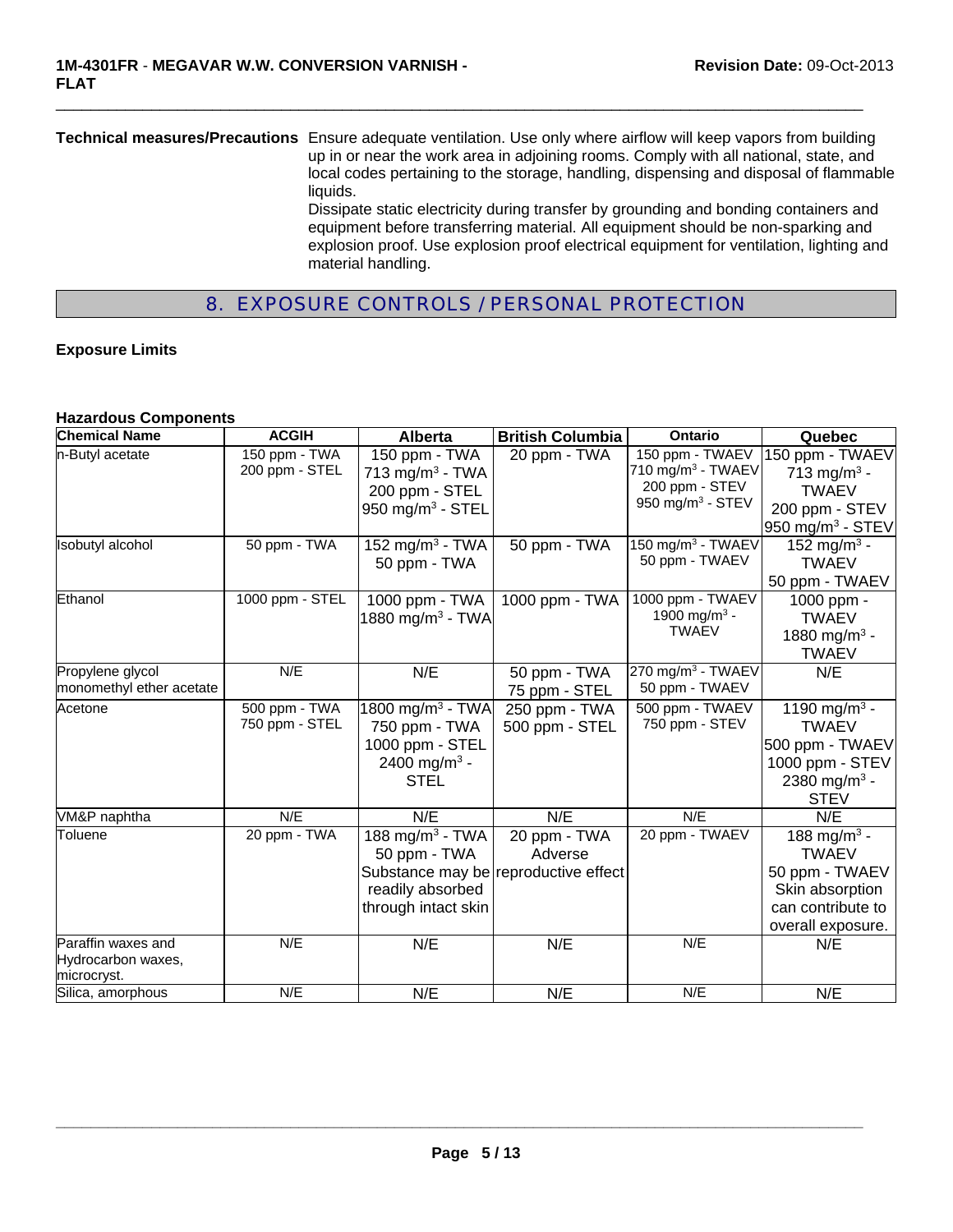#### **1M-4301FR** - **MEGAVAR W.W. CONVERSION VARNISH - FLAT**

| Isopropyl alcohol     | 200 ppm - TWA  | 400 ppm - TWA                | 200 ppm - TWA  | 200 ppm - TWAEV    | 400 ppm - TWAEV              |
|-----------------------|----------------|------------------------------|----------------|--------------------|------------------------------|
|                       | 400 ppm - STEL | 983 mg/m <sup>3</sup> - TWA  | 400 ppm - STEL | 400 ppm - STEV     | 985 mg/m <sup>3</sup> -      |
|                       |                | 1230 mg/m <sup>3</sup> -     |                |                    | <b>TWAEV</b>                 |
|                       |                | <b>STEL</b>                  |                |                    | 1230 mg/m <sup>3</sup> -     |
|                       |                | 500 ppm - STEL               |                |                    | <b>STEV</b>                  |
|                       |                |                              |                |                    | 500 ppm - STEV               |
| Methyl ethyl ketoxime | N/E            | N/E                          | N/E            | N/E                | N/E                          |
| 2-Butoxyethanol       | 20 ppm - TWA   | 20 ppm - TWA                 | 20 ppm - TWA   | 20 ppm - TWAEV     | 20 ppm - TWAEV               |
|                       |                | 97 mg/m <sup>3</sup> - TWA   |                | Absorption through | 97 mg/m <sup>3</sup> -       |
|                       |                | Substance may be             |                | skin, eyes, or     | <b>TWAEV</b>                 |
|                       |                | readily absorbed             |                | mucous membranes   |                              |
|                       |                | through intact skin          |                |                    |                              |
| Ethyl benzene         | 20 ppm - TWA   | 100 ppm - TWA                | 20 ppm - TWA   | 100 ppm - TWA      | 100 ppm - TWAEV              |
|                       |                | 434 mg/m <sup>3</sup> - TWA  |                | 125 ppm - STEL     | 434 mg/m <sup>3</sup> -      |
|                       |                | 125 ppm - STEL               |                |                    | <b>TWAEV</b>                 |
|                       |                | 543 mg/m <sup>3</sup> - STEL |                |                    | 125 ppm - STEV               |
|                       |                |                              |                |                    | 543 mg/m <sup>3</sup> - STEV |

 $\Box$ 

#### **Legend**

ACGIH - American Conference of Governmental Industrial Hygienists Alberta - Alberta Occupational Exposure Limits British Columbia - British Columbia Occupational Exposure Limits Ontario - Ontario Occupational Exposure Limits Quebec - Quebec Occupational Exposure Limits N/E - Not established **Engineering Measures** Ensure adequate ventilation, especially in confined areas.

| <b>Personal Protective Equipment</b> |                                                                                                                                                                                                                                                                                                                                                                     |
|--------------------------------------|---------------------------------------------------------------------------------------------------------------------------------------------------------------------------------------------------------------------------------------------------------------------------------------------------------------------------------------------------------------------|
| <b>Eye/Face Protection</b>           | Safety glasses with side-shields.                                                                                                                                                                                                                                                                                                                                   |
| <b>Skin Protection</b>               | Long sleeved clothing. Protective gloves.                                                                                                                                                                                                                                                                                                                           |
| <b>Respiratory Protection</b>        | Use only with adequate ventilation. In operations where exposure limits are<br>exceeded, use a NIOSH approved respirator that has been selected by a technically<br>qualified person for the specific work conditions. When spraying the product or<br>applying in confined areas, wear a NIOSH approved respirator specified for paint<br>spray or organic vapors. |
| <b>Hygiene Measures</b>              | Avoid contact with skin, eyes and clothing. Remove and wash contaminated clothing<br>before re-use. Wash thoroughly after handling. When using do not eat, drink or<br>smoke.                                                                                                                                                                                       |

## 9. PHYSICAL AND CHEMICAL PROPERTIES

| Appearance                     | liquid        |
|--------------------------------|---------------|
| Odor                           | solvent       |
| Density (Ibs/gal)              | $7.7 - 8.1$   |
| <b>Specific Gravity</b>        | $0.92 - 0.97$ |
| рH                             | Not available |
| <b>Viscosity (centistokes)</b> | Not available |
| <b>Evaporation Rate</b>        | Not available |
| <b>Vapor Pressure</b>          | Not available |
| <b>Vapor Density</b>           | Not available |
| Wt. % Solids                   | $35 - 45$     |
|                                |               |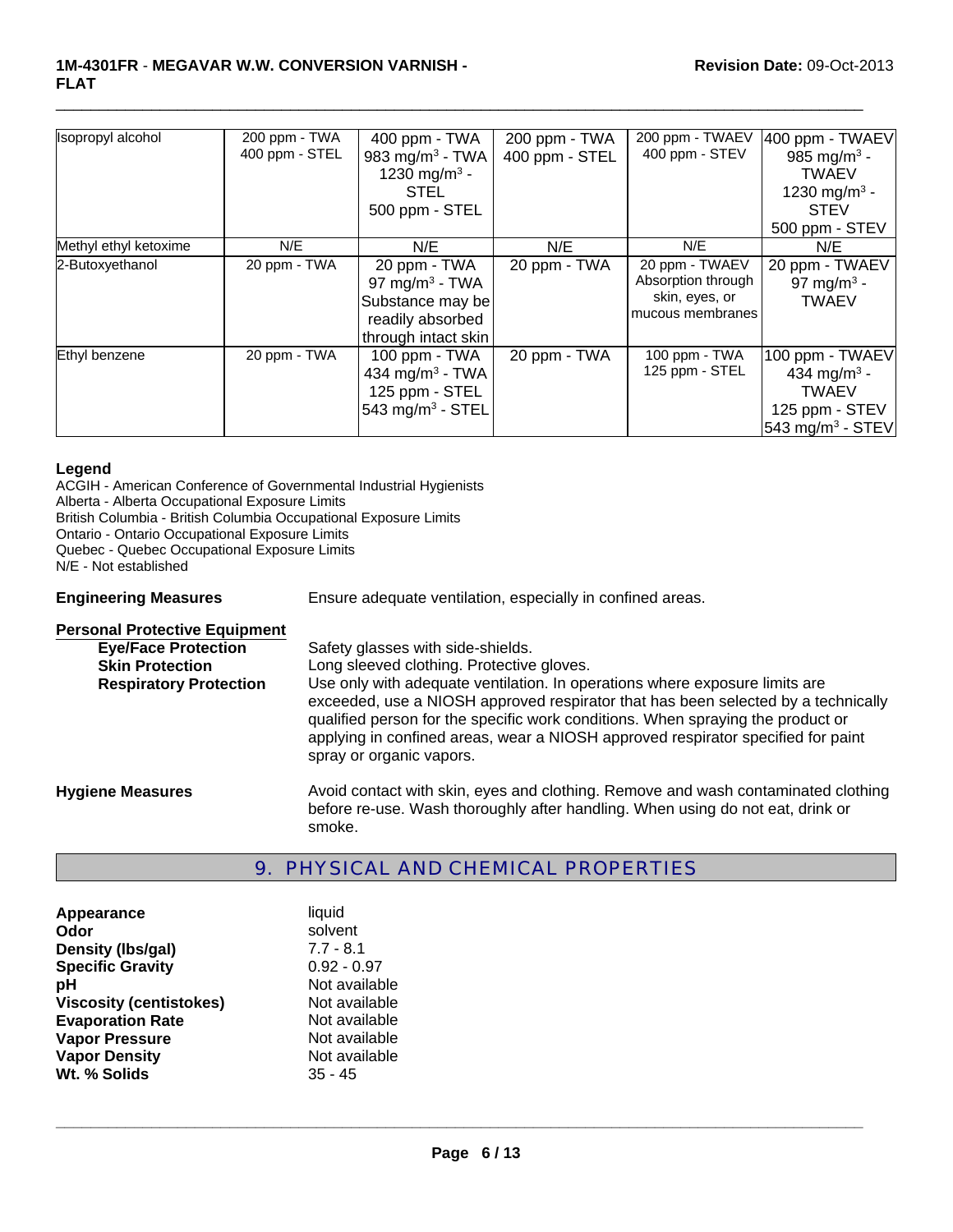**Lower Explosion Limit** Not available

|                                   | <b>9. PHYSICAL AND CHEMICAL PROPERTIES</b> |
|-----------------------------------|--------------------------------------------|
| Vol. % Solids                     | $25 - 35$                                  |
| Wt. % Volatiles                   | $55 - 65$                                  |
| Vol. % Volatiles                  | $65 - 75$                                  |
| <b>VOC Regulatory Limit (g/L)</b> | <680                                       |
| <b>Boiling Point (°F)</b>         | 132                                        |
| <b>Boiling Point (°C)</b>         | 56                                         |
| <b>Freezing Point (°F)</b>        | Not available                              |
| <b>Freezing Point (°C)</b>        | Not available                              |
| Flash Point (°F)                  | 39                                         |
| Flash Point (°C)                  | 4                                          |
| <b>Flash Point Method</b>         | <b>PMCC</b>                                |
| <b>Upper Explosion Limit</b>      | Not available                              |

 $\Box$ 

# 10. STABILITY AND REACTIVITY

| <b>Chemical Stability</b>                 | Stable under normal conditions. Hazardous polymerisation<br>does not occur.                                            |
|-------------------------------------------|------------------------------------------------------------------------------------------------------------------------|
| <b>Conditions To Avoid</b>                | Keep away from open flames, hot surfaces, static electricity<br>and sources of ignition. Sparks. Elevated temperature. |
| <b>Incompatible Materials</b>             | Incompatible with strong acids and bases and strong<br>oxidizing agents.                                               |
| <b>Hazardous Decomposition Products</b>   | Thermal decomposition can lead to release of irritating<br>gases and vapors.                                           |
| <b>Possibility Of Hazardous Reactions</b> | None under normal conditions of use.                                                                                   |

# 11. TOXICOLOGICAL INFORMATION

#### **Acute Toxicity**

#### **Product**

Repeated or prolonged exposure to organic solvents may lead to permanent brain and nervous system damage. Intentional misuse by deliberately concentrating and inhaling vapors may be harmful or fatal.

#### **Component**

LD50 Oral: 10768 mg/kg (Rat) LD50 Dermal: > 17600 mg/kg (Rabbit) n-Butyl acetate LC50 Inhalation (Vapor): 390 ppm (Rat, 4 hr.) Sensitization: non-sensitizing (guinea pig)

Isobutyl alcohol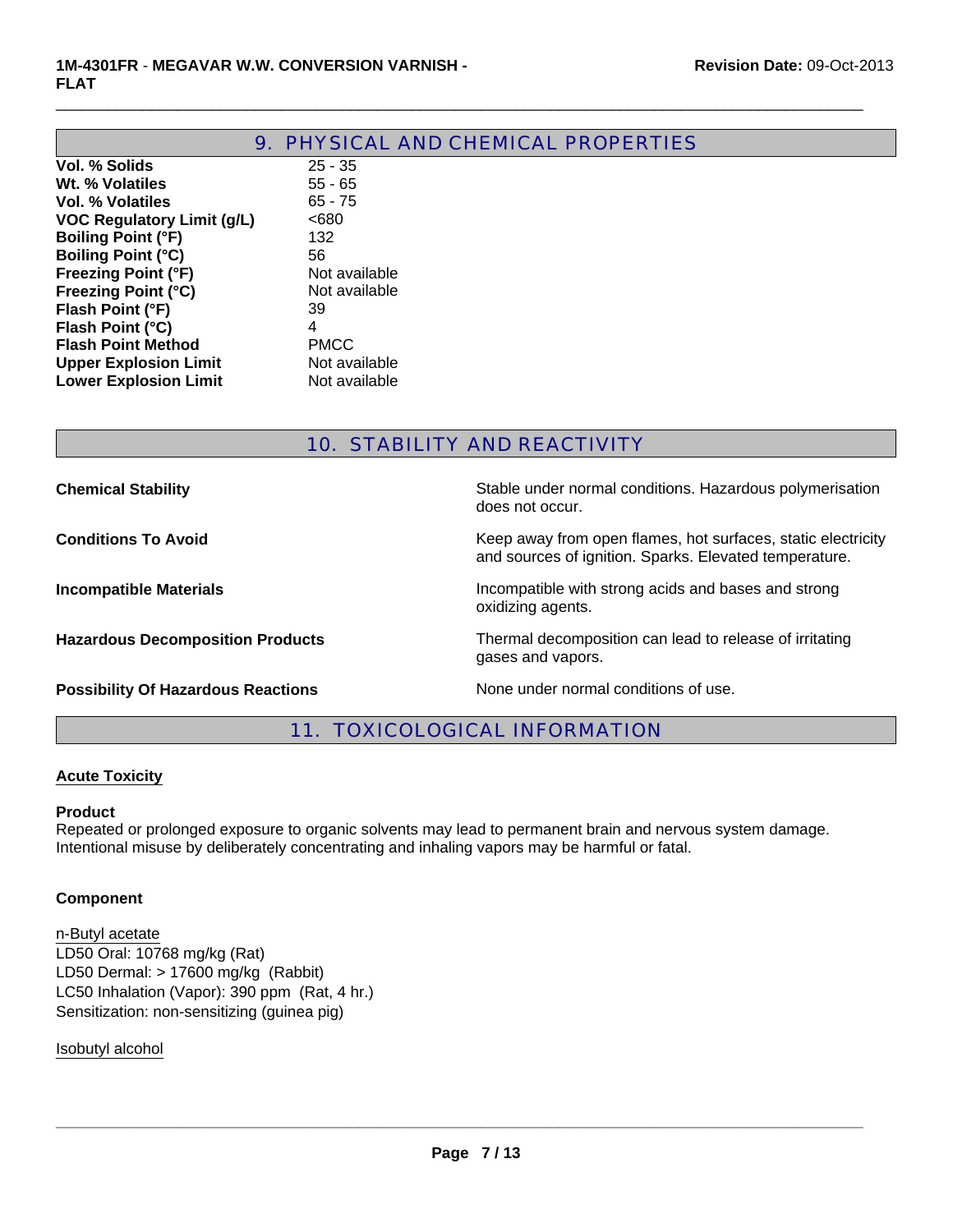$\Box$ 

LD50 Dermal: 3400 mg/kg (Rabbit) LC50 Inhalation (Vapor): 19200 mg/m<sup>3</sup> (Rat, 4 hr.) LD50 Oral: 2460 mg/kg (Rat)

#### **Ethanol**

LD50 Oral: 7060 mg/kg (Rat) LC50 Inhalation (Vapor): 20000 ppm (Rat, 10 hr.)

Propylene glycol monomethyl ether acetate LD50 Oral: 8532 mg/kg (Rat) LD50 Dermal: > 5000 mg/kg (Rabbit) LC50 Inhalation (Vapor): > 4345 ppm

Acetone LD50 Oral: 5800 mg/kg (Rat)

**Toluene** LD50 Oral: 636 mg/kg (Rat) LD50 Dermal: 14100 µL/kg (Rabbit) LC50 Inhalation (Vapor):  $49000$  mg/m<sup>3</sup> (Rat, 4 hr.)

Silica, amorphous LD50 Oral: > 5000 mg/kg (Rat) LD50 Dermal: 2,000 mg/kg (Rabbit) LC50 Inhalation (Dust): > 2 mg/L

LD50 Dermal: 12,800 mg/kg (Rabbit) LC50 Inhalation (Vapor): 16,000 ppm (Rat) Isopropyl alcohol LD50 Oral: 5,000-5,045 mg/kg (Rat)

Methyl ethyl ketoxime LD50 Oral: 930 mg/kg (Rat) LD50 Dermal: 200 µL/kg (Rabbit) LC50 Inhalation (Vapor): > 4.8 mg/L (Rat)

2-Butoxyethanol LD50 Oral: 470 mg/kg (Rat) LD50 Dermal: 220 mg/kg (Rabbit) LC50 Inhalation (Vapor): 2.2 mg/L (Rat, 4 hr.) Sensitization: No sensitizing effects known.

Ethyl benzene LD50 Oral: 3500 mg/kg (Rat) LD50 Dermal: > 5000 mg/kg (Rabbit) LC50 Inhalation (Vapor): 55000 mg/m $3$  (Rat, 2 hr.) Sensitization: No sensitizing effects known.

### **Chronic Toxicity**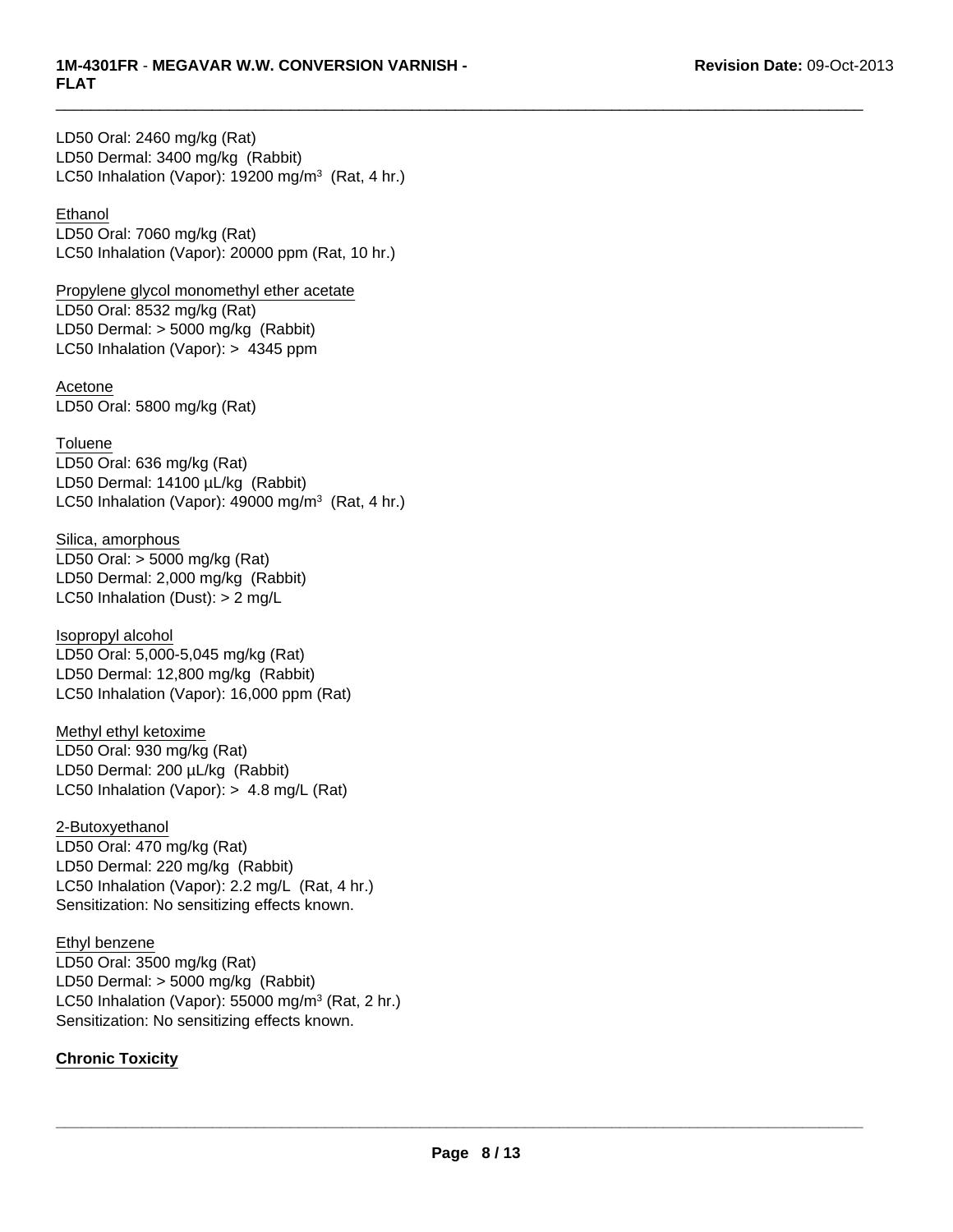#### **Carcinogenicity**

The information below indicates whether each agency has listed any ingredient as a carcinogen:

| <b>Chemical Name</b> | <b>ACGIH</b>    | <b>IARC</b>   | <b>NTP</b> | <b>OSHA</b><br>Carcinogen |
|----------------------|-----------------|---------------|------------|---------------------------|
|                      | A3 - Confirmed  |               |            |                           |
| Ethanol              | Animal          |               |            |                           |
|                      | Carcinogen with |               |            |                           |
|                      | Unknown         |               |            |                           |
|                      | Relevance to    |               |            |                           |
|                      | <b>Humans</b>   |               |            |                           |
|                      | A3 - Confirmed  |               |            |                           |
| 2-Butoxyethanol      | Animal          |               |            |                           |
|                      | Carcinogen with |               |            |                           |
|                      | Unknown         |               |            |                           |
|                      | Relevance to    |               |            |                           |
|                      | <b>Humans</b>   |               |            |                           |
|                      | A3 - Confirmed  | 2B - Possible |            | Listed                    |
| Ethyl benzene        | Animal          | Human         |            |                           |
|                      | Carcinogen with | Carcinogen    |            |                           |
|                      | Unknown         |               |            |                           |
|                      | Relevance to    |               |            |                           |
|                      | Humans          |               |            |                           |

 $\Box$ 

#### **Legend**

ACGIH - American Conference of Governmental Industrial Hygienists IARC - International Agency for Research on Cancer NTP - National Toxicity Program

OSHA - Occupational Safety & Health Administration

# 12. ECOLOGICAL INFORMATION

#### **Ecotoxicity Effects**

#### **Product**

**Acute Toxicity to Fish** No information available

**Acute Toxicity to Aquatic Invertebrates**

No information available

#### **Acute Toxicity to Aquatic Plants**

No information available

**Component Acute Toxicity to Fish** No information available

n-Butyl acetate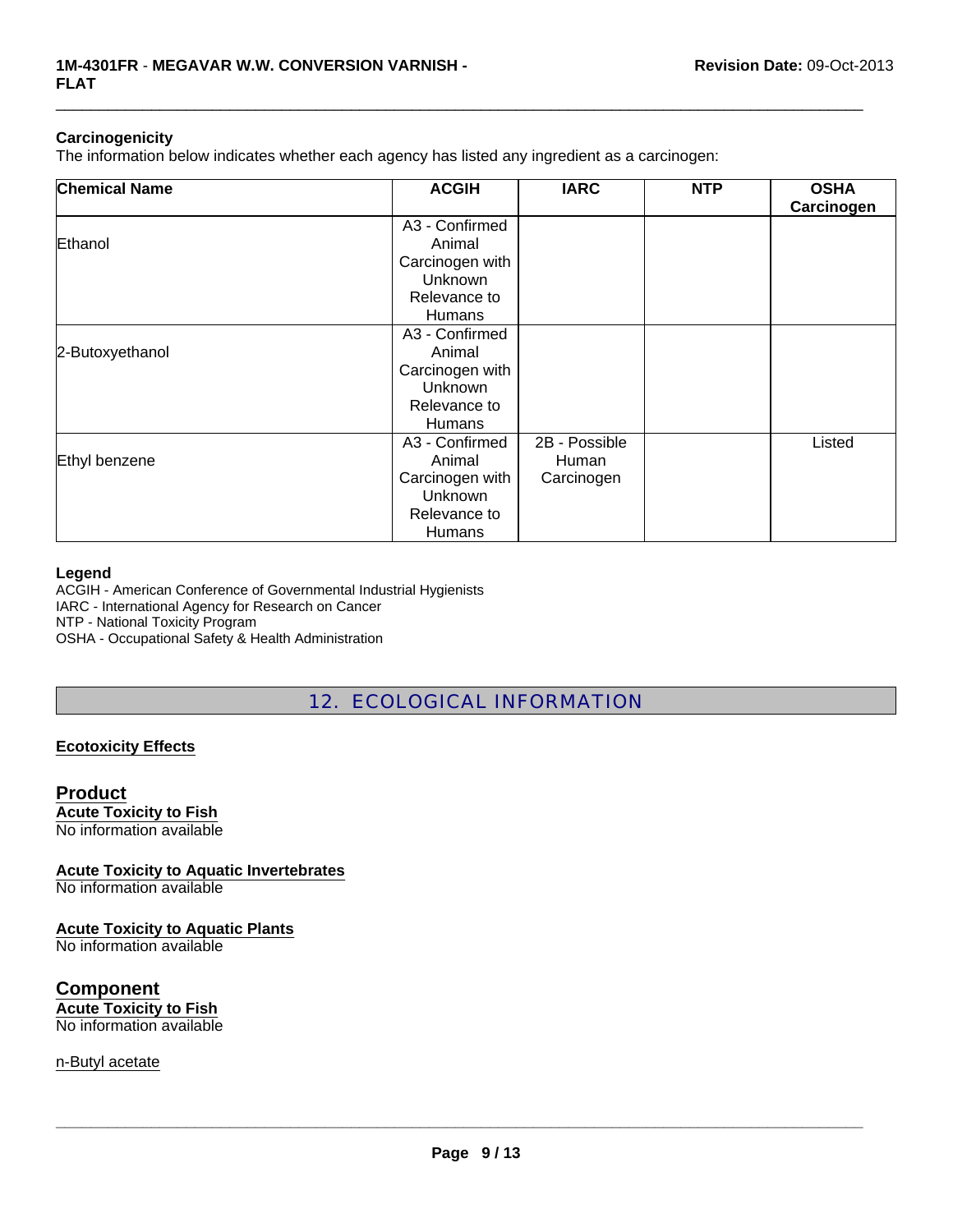# 12. ECOLOGICAL INFORMATION

 $\Box$ 

LC50: 18 mg/L (Fathead Minnow - 96 hr.)

Acetone LC50: 8300(Bluegill - 96 hr.) mg/L

Methyl ethyl ketoxime LC50: 48 mg/L (Bluegill sunfish - 96 hr.)

2-Butoxyethanol LC50: 1490 mg/L (Bluegill sunfish - 96 hr.)

Ethyl benzene LC50: 12.1 mg/L (Fathead Minnow - 96 hr.)

**Acute Toxicity to Aquatic Invertebrates** No information available

n-Butyl acetate EC50: 72.8 mg/L (Daphnia magna - 48 hr.)

Acetone EC50: 12600 mg/L (Daphnia magna - 48 hr.)

Methyl ethyl ketoxime EC50: 750 mg/L (Daphnia magna - 48 hr.)

Ethyl benzene EC50: 1.8 mg/L (Daphnia magna - 48 hr.)

### **Acute Toxicity to Aquatic Plants**

No information available

n-Butyl acetate EC50: 674.7 mg/L (Green algae (Scenedesmus subspicatus), 72 hrs.)

Ethyl benzene

EC50: 4.6 mg/L (Green algae (Scenedesmus subspicatus), 72 hrs.)

### 13. DISPOSAL CONSIDERATIONS

| <b>Waste Disposal Method</b>   | Dispose of in accordance with federal, state, provincial, and local regulations. Dry,<br>empty containers may be recycled in a can recycling program. Local requirements<br>may vary, consult your sanitation department or state-designated environmental<br>protection agency for more disposal options |
|--------------------------------|-----------------------------------------------------------------------------------------------------------------------------------------------------------------------------------------------------------------------------------------------------------------------------------------------------------|
| <b>Empty Container Warning</b> | Emptied containers may retain product residue. Follow label warnings even after<br>container is emptied. Residual vapors may explode on ignition.                                                                                                                                                         |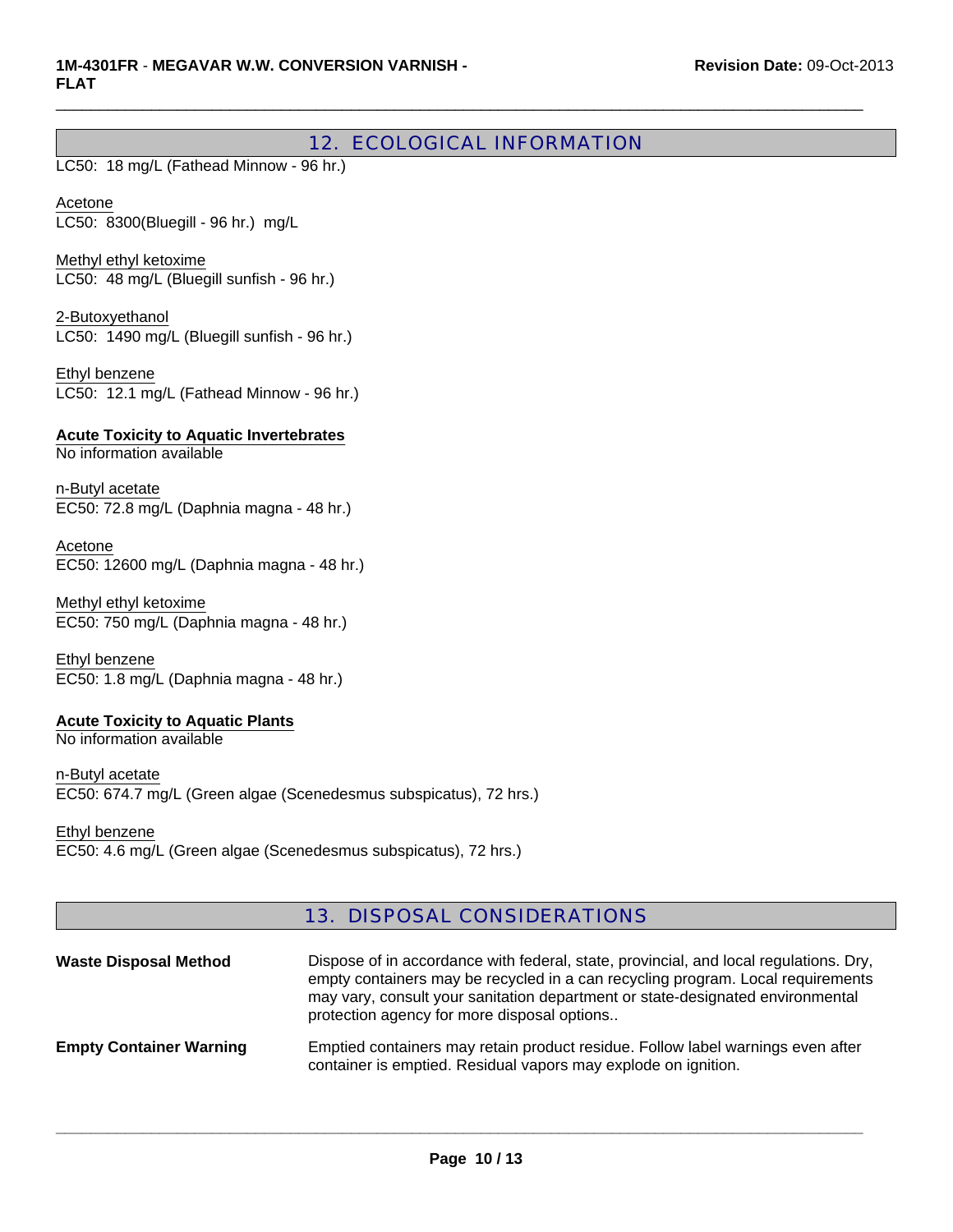# 14. TRANSPORT INFORMATION

 $\Box$ 

#### **TDG**

|                                                                                     | <b>15. REGULATORY INFORMATION</b>             |
|-------------------------------------------------------------------------------------|-----------------------------------------------|
| <b>IMDG/IMO</b>                                                                     | Contact the preparer for further information. |
| <b>ICAO / IATA</b>                                                                  | Contact the preparer for further information. |
| <b>Proper Shipping Name</b><br><b>Hazard Class</b><br>UN-No<br><b>Packing Group</b> | Paint<br>3<br>UN1263<br>Ш                     |

# **International Inventories**

| <b>United States TSCA</b> | Yes - All components are listed or exempt. |
|---------------------------|--------------------------------------------|
| <b>Canada DSL</b>         | Yes - All components are listed or exempt. |

# **National Pollutant Release Inventory (NPRI)**

#### **NPRI Parts 1- 4**

This product contains the following Parts 1-4 NPRI chemicals:

| <b>Chemical Name</b>                      | <b>CAS-No</b>  | Weight % (max) |
|-------------------------------------------|----------------|----------------|
| n-Butyl acetate                           | 123-86-4       | 15 - 40%       |
| Isobutyl alcohol                          | 78-83-1        | $7 - 13%$      |
| Ethanol                                   | 64-17-5        | $7 - 13%$      |
| Propylene glycol monomethyl ether acetate | 108-65-6       | $7 - 13%$      |
| Acetone                                   | 67-64-1        | $5 - 10%$      |
| Toluene                                   | 108-88-3       | $1 - 5%$       |
| Isopropyl alcohol                         | 67-63-0        | $1 - 5%$       |
| 2-Butoxyethanol                           | 111-76-2       | $0.1 - 0.25%$  |
| Ethyl benzene                             | $100 - 41 - 4$ | $0.1 - 0.25%$  |

*This product may contain trace amounts of (other) NPRI Parts I-4 reportable chemicals. Contact the preparer for further information.*

#### **NPRI Part 5**

This product contains the following NPRI Part 5 Chemicals: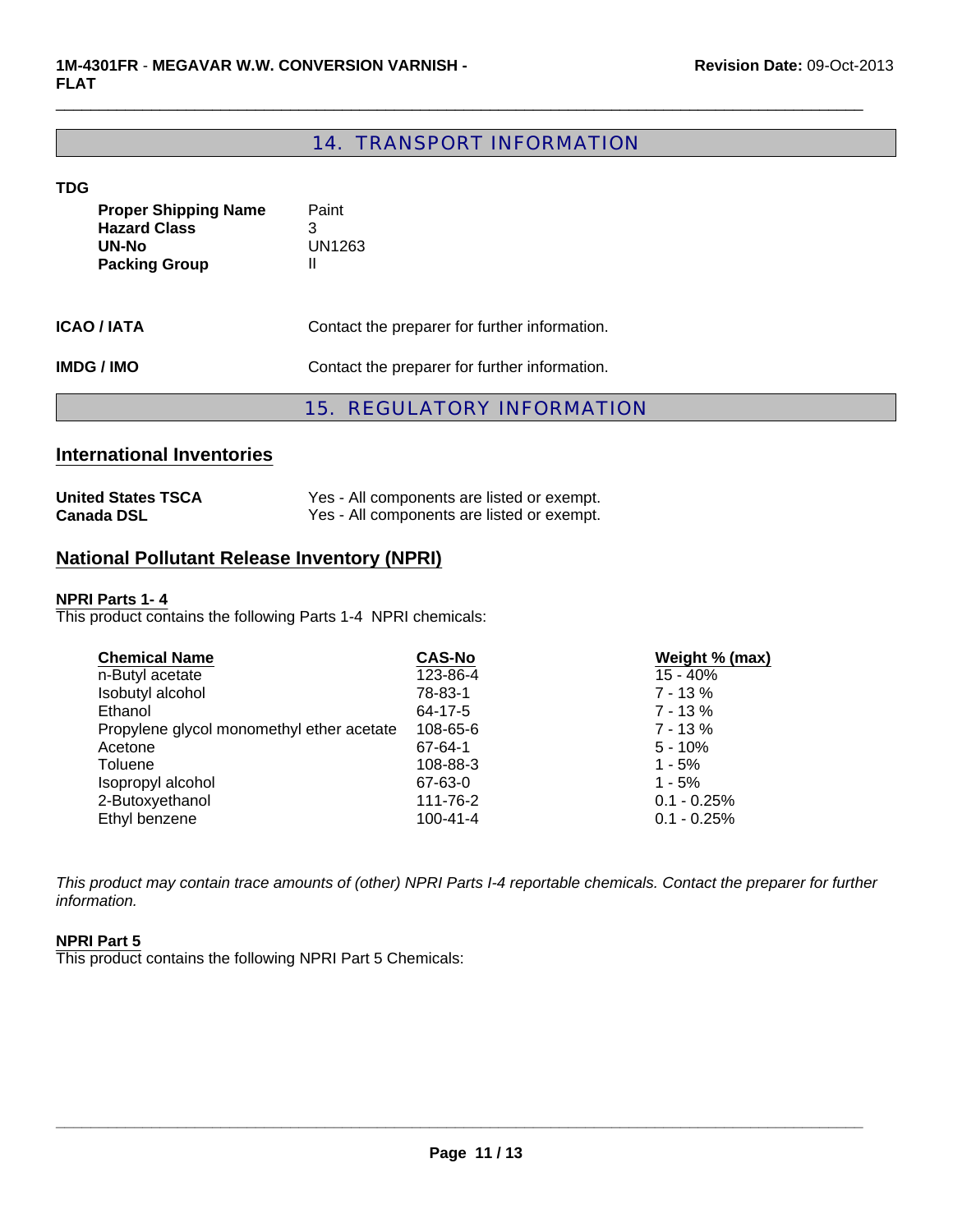| <b>15. REGULATORY INFORMATION</b>         |               |                |  |  |
|-------------------------------------------|---------------|----------------|--|--|
| <b>Chemical Name</b>                      | <b>CAS-No</b> | Weight % (max) |  |  |
| n-Butyl acetate                           | 123-86-4      | 15 - 40%       |  |  |
| Ethanol                                   | 64-17-5       | $7 - 13 \%$    |  |  |
| Propylene glycol monomethyl ether acetate | 108-65-6      | $7 - 13%$      |  |  |
| VM&P naphtha                              | 64742-89-8    | $3 - 7%$       |  |  |
| Toluene                                   | 108-88-3      | $1 - 5%$       |  |  |
| Isopropyl alcohol                         | 67-63-0       | $1 - 5%$       |  |  |
| 2-Butoxyethanol                           | 111-76-2      | $0.1 - 0.25%$  |  |  |

 $\Box$ 

*This product may contain trace amounts of (other) NPRI Part 5 reportable chemicals. Contact the preparer for further information.*

#### **WHMIS Regulatory Status**

This product has been classified in accordance with the hazard criteria of the Controlled Products Regulations (CPR) and the MSDS contains all the information required by the CPR.

#### **WHMIS Hazard Class**

B2 Flammable liquid D2A Very toxic materials



# 16. OTHER INFORMATION

**WARNING!** If you scrape, sand, or remove old paint, you may release lead dust. LEAD IS TOXIC. EXPOSURE TO LEAD DUST CAN CAUSE SERIOUS ILLNESS, SUCH AS BRAIN DAMAGE, ESPECIALLY IN CHILDREN. PREGNANT WOMEN SHOULD ALSO AVOID EXPOSURE. Wear a NIOSH approved respirator to control lead exposure. Clean up carefully with a HEPA vacuum and a wet mop. Before you start, find out how to protect yourself and your family by logging onto Health Canada @ http://www.hc-sc.gc.ca/hl-vs/iyh-vsv/prod/paint-peinture-eng.php.

| <b>Prepared By</b>      | <b>Product Stewardship Department</b><br>Benjamin Moore & Co.<br>101 Paragon Drive<br>Monvale, NJ 07645<br>800-225-5554 |
|-------------------------|-------------------------------------------------------------------------------------------------------------------------|
| <b>Revision Date:</b>   | 09-Oct-2013                                                                                                             |
| <b>Revision Summary</b> | No information available                                                                                                |